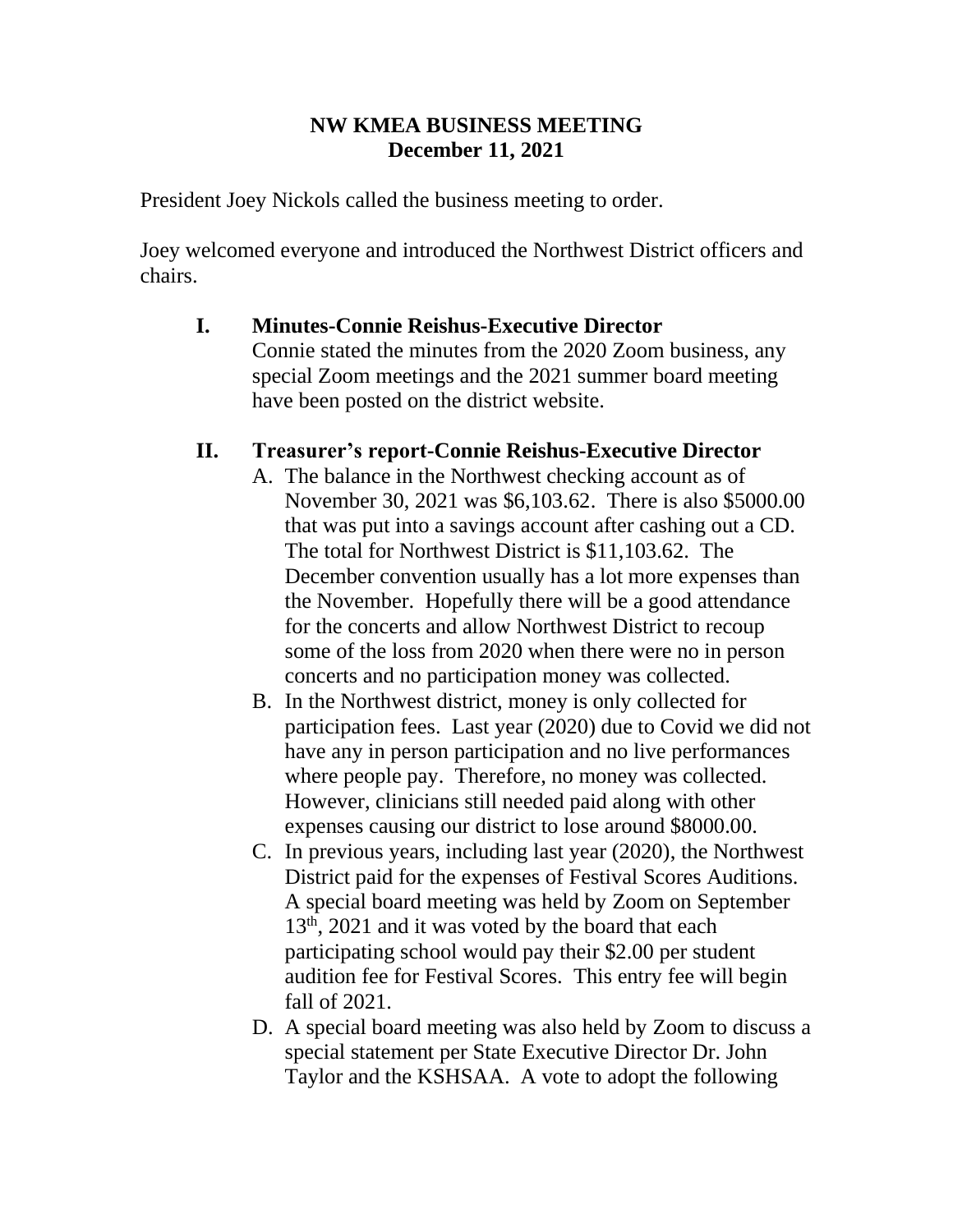wording was put in the Northwest District Policy Handbook.

### **Each School will be a member of the KSHSAA or a KSHSAA Approved School and be in good standing with the association.**

- E. Connie commented to all teachers to please make sure that your school clerks enclose the form that states what honor groups they are submitting money for participation. When no form is submitted it is difficult to decide what the check is paying.
- F. Northwest District does not charge for choir auditions just late entries.
- G. If your school is going to pay late due to boards not meeting please feel free to contact me and let me know.

### **III. Reports from Chairpersons**

- A. Junior High Choir-Kathy Conway-Osborne
	- 1. Assistant-Annie Adams
	- 2. Clinician-Heather Augustine-KSU
	- 3. Accompanist-Maggie McCain
	- 4. 23 school represented
	- 5. 155 Students selected
	- 6. 132 students in attendance
	- 7. Numbers were down due to COVID
	- 8. Kathy requested need height of students when names sent in.
- B. Junior High Band-Samantha Lackey-Hays
	- 1. Assistant-Matt Rome
	- 2. Clinician-Shawn Knopp
	- 3. 13 schools represented
	- 4. 84 entries
	- 5. 54 students in attendance
	- 6. Only 3 clarinets
	- 7. Numbers down due to COVID, but students were well prepared and well behaved.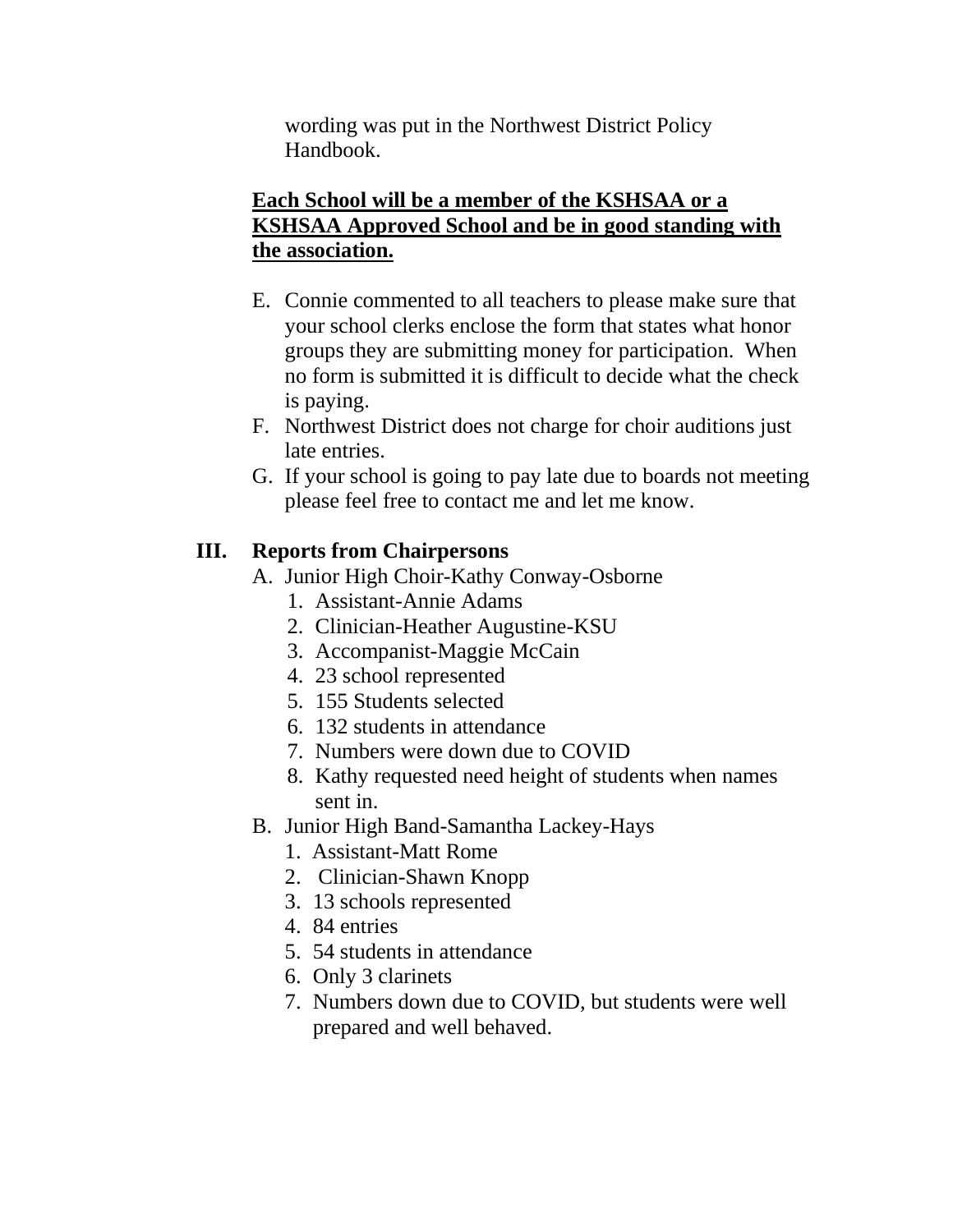- C. High School Jazz Band-Randy Sauer-Wakeeney
	- 1. Assistant-Brad Persinger
	- 2. Clinician- Dr. Ryan Heinlein
	- 3. 7 schools represented
	- 4. 18 students auditioned
	- 5. 14 students selected
	- 6. Still need more students to audition. Only one Trombone player auditioned.
	- 7. In the band directors meeting earlier in the day it was Voted to use State music for Northwest District Jazz band auditions beginning in 2022.
- D. High School Choir-Jessica Hakoda-Ellsworth
	- 1. Assistant- -Michael Davidson
	- 2. Clinician-Dr.Julie Yu-Kansas State Univ.
	- 3. Accompanist-Pam McGowne-FHSU
	- 4. Auditions were held November 6, 2020
	- 5. 23 schools represented
	- 6. 193 Students registered to audition
	- 7. 157 actual auditioned including CDS
	- 8. 180 selected
	- 9. 135 in attendance at convention
	- 10. Followed the new policy of 25 per section provided they earned a score over 20; a student was added to the roster as the exception to the max 25 rule to allow each school one representative in the choir.
- $S1=26$
- $S2 = 24$
- $A1=25$
- $A2=12$
- $T1=4$
- $T2=13$
- $B1=20$
- $B2=11$ 
	- 11. Actual attendance: 122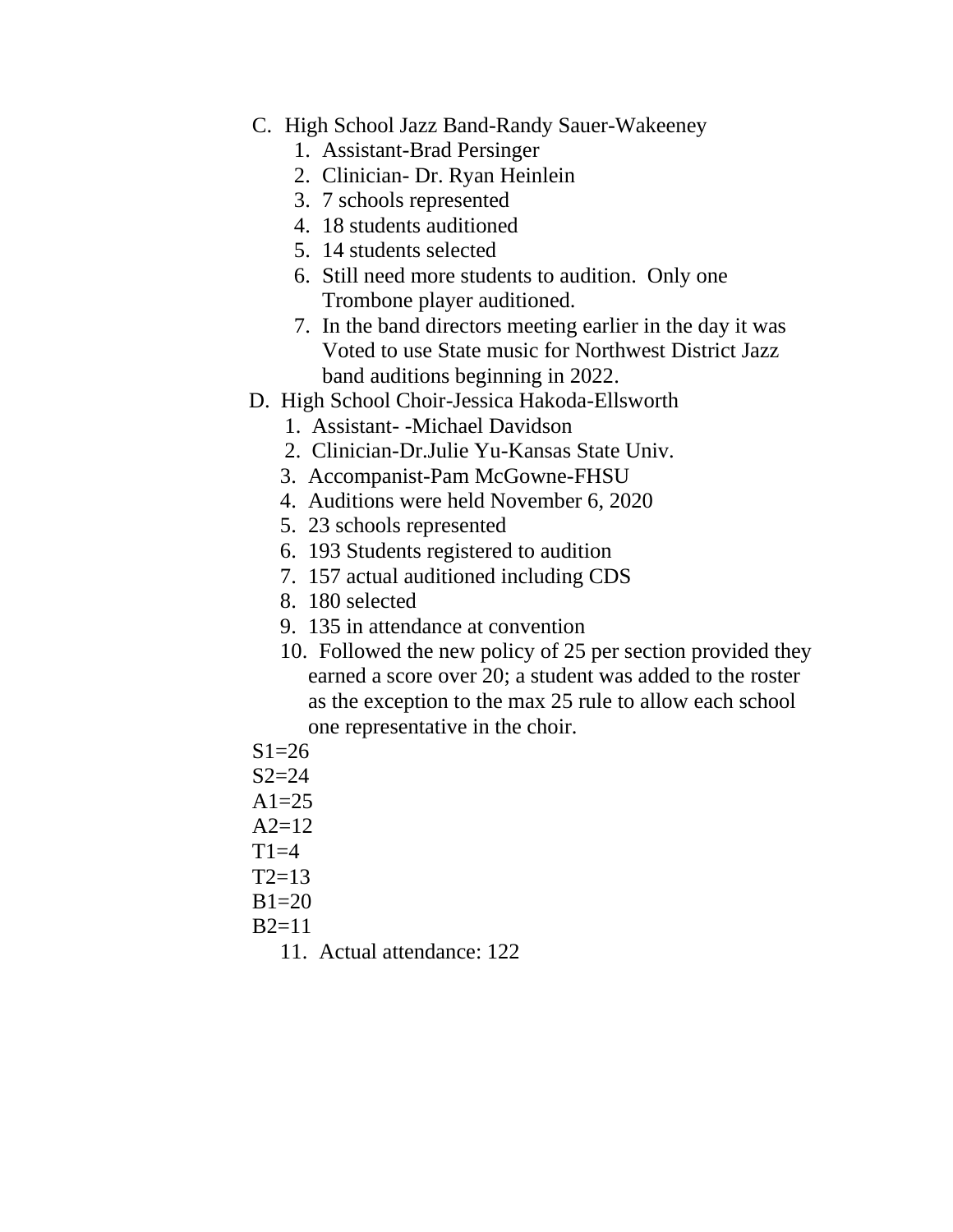- E. High School Band-Lucas Burmeister
	- 1. Assistant-Max Befort
	- 2. Clinician-Dr. Frank Perez
	- 3. 24 schools represented
	- 4. 60 students selected
	- 5. Need to encourage more students to audition
	- 6. Festival Scores was used for auditions
	- 7. 1A&2A State honor band organized by Vesta Jo Still
	- 8. Sections lacking in instrumentation include baritone, tuba bass clarinet and bassoon.
	- 9.The district purchased some music again for the high School and junior high honor band and will be selling it at 50% off original price.
- F. Elementary Choir-Cindy Root Claflin
	- 1. Assistant- Paul Prewo-Logan
	- 2. Clinician-Jennifer Donovan
	- 3. Accompanist-Kayla Wombacher-Atwood
	- 3. 25 schools represented
	- 4. 145 students selected
- G. NW/SW Orchestra-Joan Crull
	- 1. Held in Southwest District
	- 2. Clinician-Dr. Keith Dodson-Bethany College
	- 3. 69 students auditioned
	- 4. 66 students selected and attended
- H. Advocacy/Mentoring-Bill Schick
	- 1. Bill reported on the dinner held at the beginning of the year for new teachers in the district and their mentors. It was held in Phillipsburg in October 17, 2021.
	- 2. Date in 2022 will be October 16th to be held in Phillipsburg.
	- 3. Joey thanked Bill Schick for keeping our Mentoring on track! He thanked him for reaching out and for all the work he does.
	- 4. PLEASE notify one of the Executive Board members if you know of new teachers or returning teachers to the Northwest District. Be sure they know the process and the importance of the DEADLINES!!!! (Connie, Don, Joey, Alex and Bill)
	- 5. Bill noted there were a lot of music teacher openings in Northwest District this past fall. Most of them have been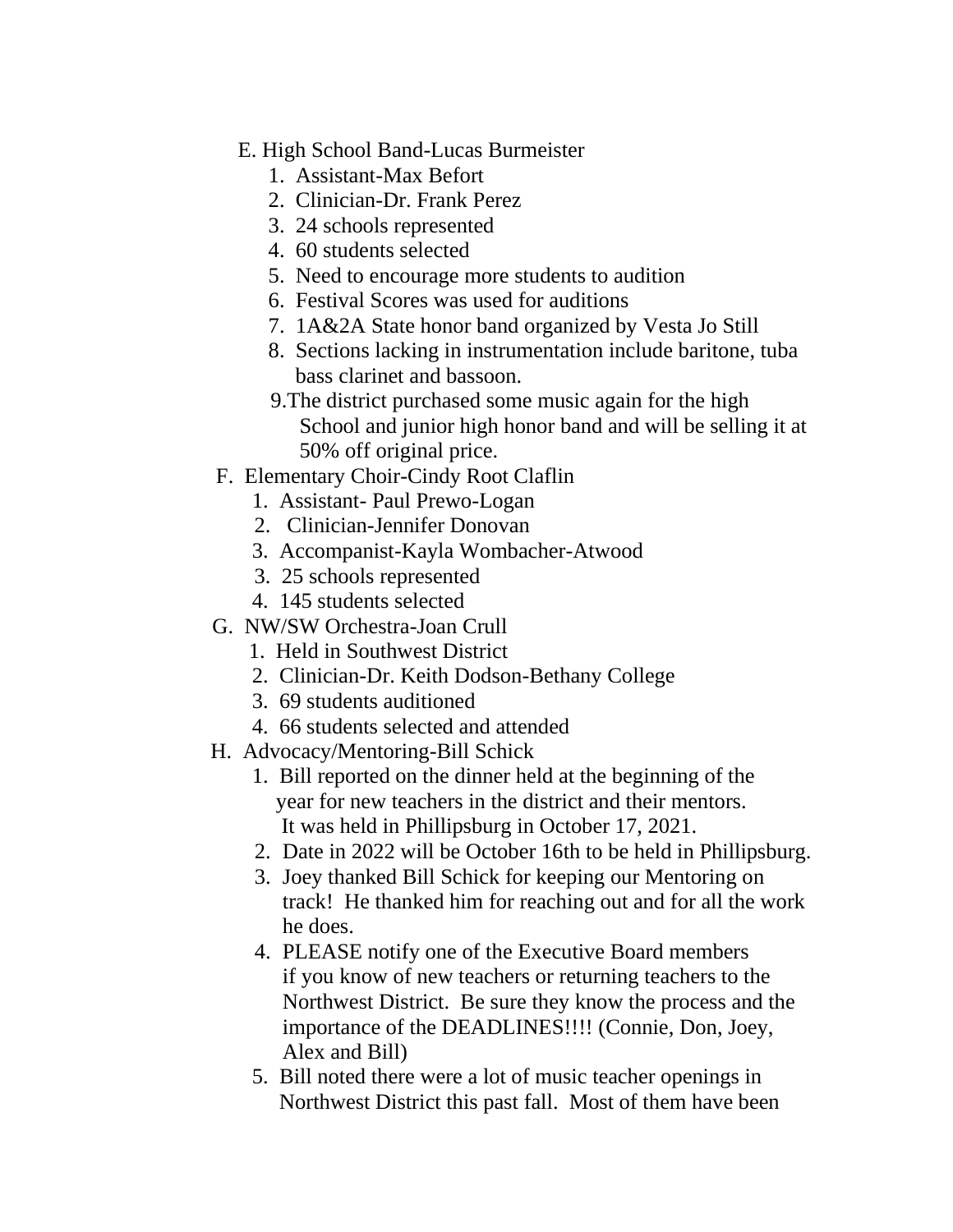filled. He is very concerned about the music teacher shortage not only in the Northwest district, but the state.

- I. Honored Educators-Don Mordecai-Norton
	- Outstanding Educators for Northwest District
	- 1. Elementary Educator-Jenny Tally-Oberlin
	- 2. Middle Level Educator-Kristi Vetter-Beloit
	- 3. High School Educator-Kathy Conway-Osborne
	- 4. College Educator-Dr. Ivalah Allen-Fort Hays State
	- 5. Honored Administrator-Shelly Angelos-Principal/Superintendent USD #314 Brewster
- J. Julie Groom Memorial Scholarships-Don Mordecai-Norton
	- 1. There were no names submitted for Scholarships this year.

## **IV Old Business**

 A. The 2022 December mini-Convention will be held December 3, 2022. It will involve the NW High School District Band, Choir, combined NW/SW Orchestras and the Elementary Choir.

# **V. New Business**

# A. EMAILS

- 1. Directors [\(directors@nwkmea.org\)](mailto:directors@nwkmea.org) you are able to use this when you need to ask a question or help from the teachers in the Northwest District.
- 2. If an email is received from anyone in the district, Dr Taylor has a practice in place that he asks of the board..**please respond within 24 hours**. Even if you do not know the answer, please reply that you don't know but will get back as soon as you can. Joey is for everyone in Northwest District to please practice this. Great communications is good practice for all of us.
- B. State News: Mark Gard (State KMEA President)
	- 1. 19 students from Kansas in the NAfME National Ensembles
	- 2. 30 schools received commendations for the arts
	- 3. KMEA-Coda Grant-up to \$200 for curriculum-mini grant
	- 4. Miss Kansas 2021 is a Music Ed Major-Percussionist
	- 5. More students needed in Music Education-Tri-M Chapters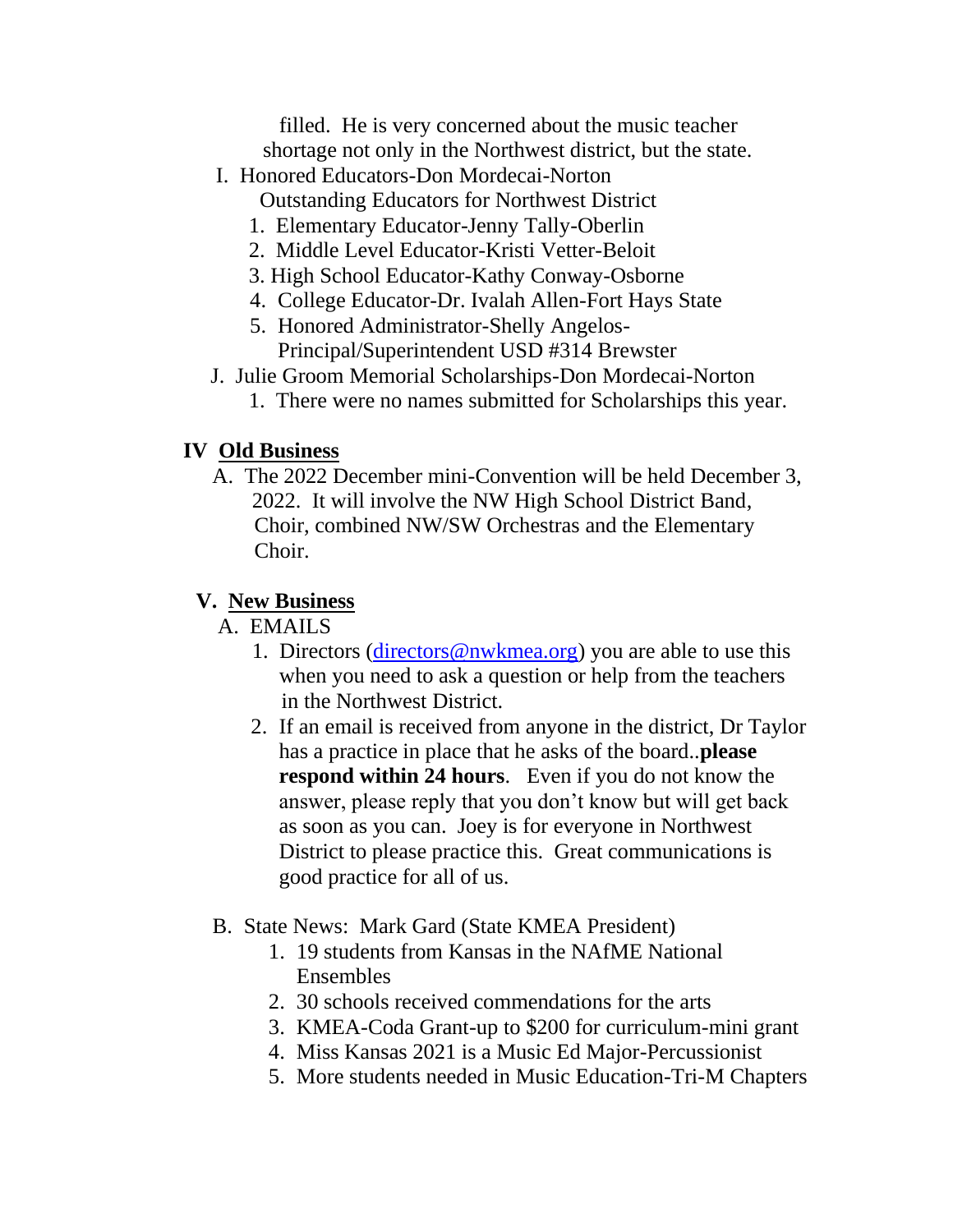needed-can get funding through the state to set up a chapter.

- 6. ISW 2022 will be in person Covid-Everyone is encourage to be vaccinated, wear a mask and distance. All-State student participants will be required to wear a mask during rehearsals.
- 7. No masks at concerts.
- 8. Due to limited space there will be no watching in instrumental rehearsals.
- 9. No limitation of audience for concerts.
- 10. Following the Thursday Evening concert there will be late night Jazz Session.
- 11. Craig Manteuffel shared information on students in the Arts.
- 12.12A State Honor Band will be new this year. Vesta Jo Still-Phillipsburg is chair of this new group. This band will focus on middle level music. Students who audition for district honor band will be eligible to participate.

They must be selected by their director. One from a 1A or 2A school.

- 13.School redesign is not a positive curriculum for music programs.
- 14. January  $22<sup>nd</sup>$  will be a virtual mentoring conference.
- 15. Please check KMR and everything going on in Kansas.
- C. Band music purchased for the November and December conventions are available to purchase at 50% off. Please contact Connie if interested in purchasing.
- D. 2022 will be an election year for President-Elect, HS Jazz assistant. HS Band assistant, HS Choir assistant, JH Band assistant, JH Choir assistant, and Elementary Choir assistant. They would assist March 2023-25 and then chair 2025-27.
	- 1. The votes that were done this year were to install the vacant assistant spots that did not have anybody in them. Those two will be assistants for one year (2022-March 2023) instead of two, then they will take over from March 2023-2025 as chair.